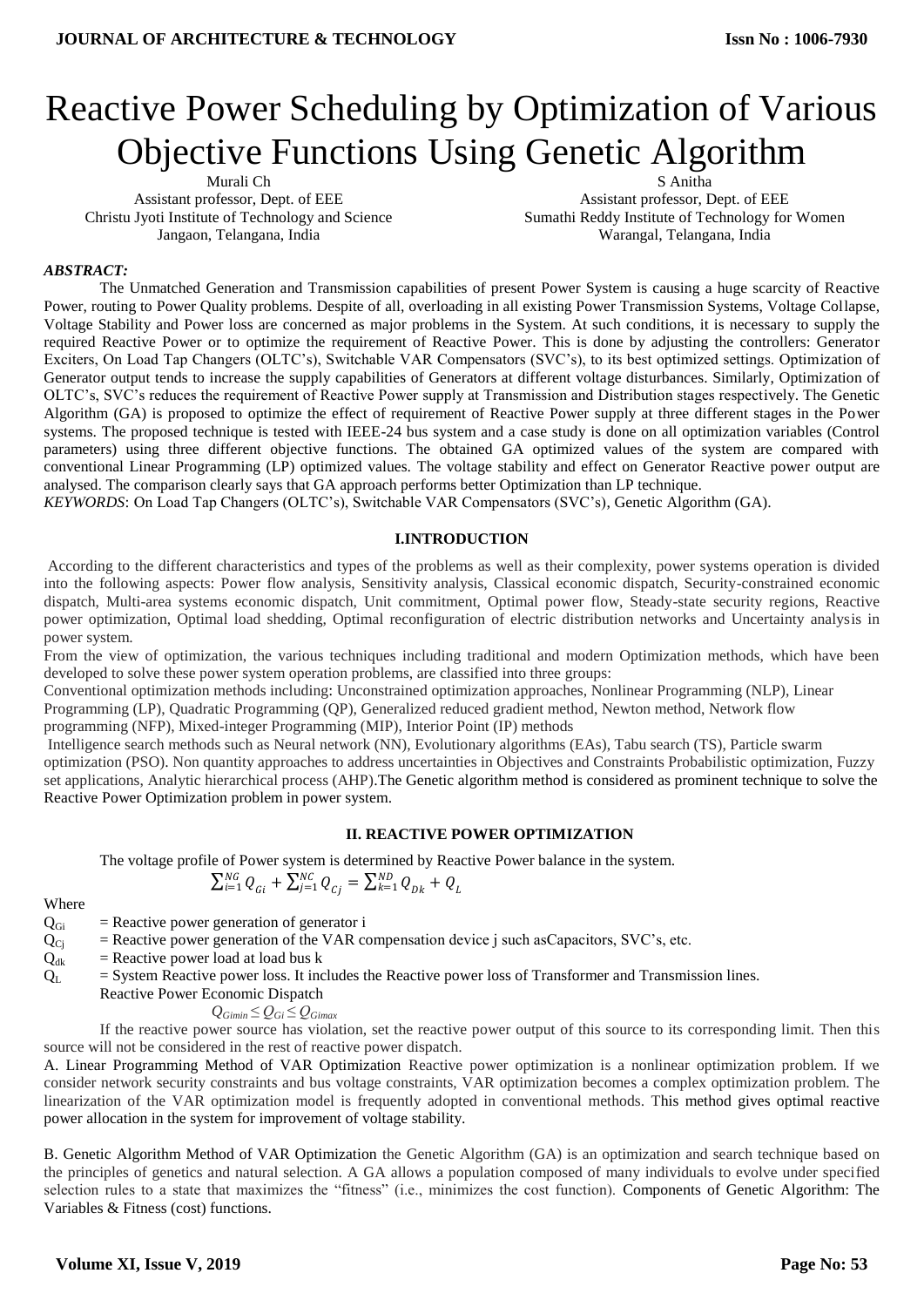As our goal is to solve the Optimization problem, where we search an optimal (minimum) solution in terms of variables (*Nvar*) of the problems, therefore we begin the process of fitting it to a GA by defining a chromosome as an array of variables to be optimized. Each chromosome has the fitness (cost) found by evaluating fitness function.

*i.e., Fitness function f = f(chromosome)*

Variable encoding and Bounding: Since the GA is a search technique, it must be limited to exploring a reasonable region of variable space. Sometimes this is done by imposing a constraint (Bounds) on the problem. If one does not know the initial search region, there must be enough diversity in the initial population to explore a reasonably sized variable space before focusing on the most promising regions.Initial Population: To begin the GA, we define an initial population of N<sub>pop</sub> chromosomes. A matrix represents the population with each row in the matrix being a 1xNvar array (chromosome) of continuous values. Given an initial population of N<sub>pop</sub> chromosomes, the full matrix of

 $N_{pop}$  x $N_{var}$  random values is generated by

 $pop = rand(N_{pop}, N_{var})$ 

All variables are normalized to have values between 0 and 1, the range of a uniform random number generator. The values of a variable are "un-normalized" in the cost function. If the range of values is between  $P_{10}$  and  $P_{hi}$ , then the un-normalized values are given by

Where

 $P = (P_{hi} - P_{lo})P_{norm} + P_{lo}$ 

 $=$  Highest number in variable range

*Plo =* Lowest number in variable range

 $P_{lo}$  = Lowest number in variable rate  $P_{norm}$  = Normalized value of variable

Natural Selection:

Now is the time to decide which chromosomes in the initial population are fit enough to survive and possibly reproduce offspring in the next generation. The  $N_{pop}$  costs and associated chromosomes are ranked from lowest cost to highest cost. The rest die off. This process of natural selection must occur at each iteration of the algorithm to allow the population of chromosomes to evolve over the generations to the most fit members as defined by the cost function. Not all of the survivors are deemed fit enough to mate. Of the  $N_{pop}$  chromosomes in a given generation, only the top  $N_{keep}$  are kept for mating and the rest are discarded to make room for the new offspring.

Pairing and Mating: The  $(N_{keep})$  most-fit chromosomes form the mating pool. Two mothers and fathers pair in some random fashion. Each pair produces two offspring that contain traits from each parent. In addition the parents survive to be part of the next generation. The more similar the two parents, the more likely are the offspring to carry the traits of the parents. During Mating one or more points are chosen in the chromosome to mark as the cross over points. Cross over points are randomly selected, and then the variables in between are exchanged. The extreme case is selecting  $N_{var}$  points and randomly choosing which of the two parents will contribute its variable at each position. Thus one goes down the line of the chromosomes and, at each variable, randomly chooses whether or not to swap information between the two parents. Mutations: Here, as in the last chapter, we can sometimes find our method working too well. If care is not taken, the GA can converge too quickly into one region of the cost surface. If this area is in the region of the global minimum, that is good. However, some functions, such as the one we are modeling, have many local minima. If we do nothing to solve this tendency to converge quickly, we could end up in a local rather than a global minimum. To avoid this problem of overly fast convergence, we force the routine to explore other areas of the cost surface by randomly introducing changes, or mutations, in some of the variables. Hence we choose a mutation rate. Multiplying the mutation rate by total number of variables that can be mutated in the population gives number of mutations.

$$
N_{mut} = mutrate \times N_{keep} \times N_{var}
$$

Next Generations; Convergence: The above process is done for new generations until the global minimum is found. In order to break the continuity the generations are limited to random bigger value like 100. And when once the global minimum is found hence it converges and displays the global minimum value to the fitness function.

#### **III. MODELLING OF POWER OPTIMIZATION PROBLEM**

Objective Functions: The algorithm proposed is the Multi-objective optimization and the objective functions are to minimize the sum of squares of the voltage stability L-indices of all the load buses, to minimize the sum of squares of voltage deviations and to minimize the real power loss. The objective functions are shown as follows:

Minimize the sum of squares of the voltage stability L-indices

$$
F(x) = V_L = \sum_{j=g+1}^n (L_j^2)
$$

Minimize the real power loss

 $F(x) = P_{L} = S_{ij} + S_{ji}$ 

Minimize the sum of squares of voltage deviations

 $F(x) = V_a = \sum_{i=a+1}^{n} (V_i^{desired} - V_i^{actual})^2$ j

Constraints: There are the equation (equality) constraints and inequality constraints in order to solve every optimization problem, which are modelled as follows. Equality Constraints Equation constraints of reactive power optimization are the power flow equations. Each node in the system has active and reactive power functions, which are given by:

$$
P_i = V_i \sum_{j=1}^{N} V_j \Big( G_{ij} cos \delta_{ij} + B_{ij} sin \delta_{ij} \Big)
$$
  

$$
Q_i = V_i \sum_{j=1}^{N} V_j (G_{ij} sin \delta_{ij} + B_{ij} cos \delta_{ij})
$$

**Volume XI, Issue V, 2019**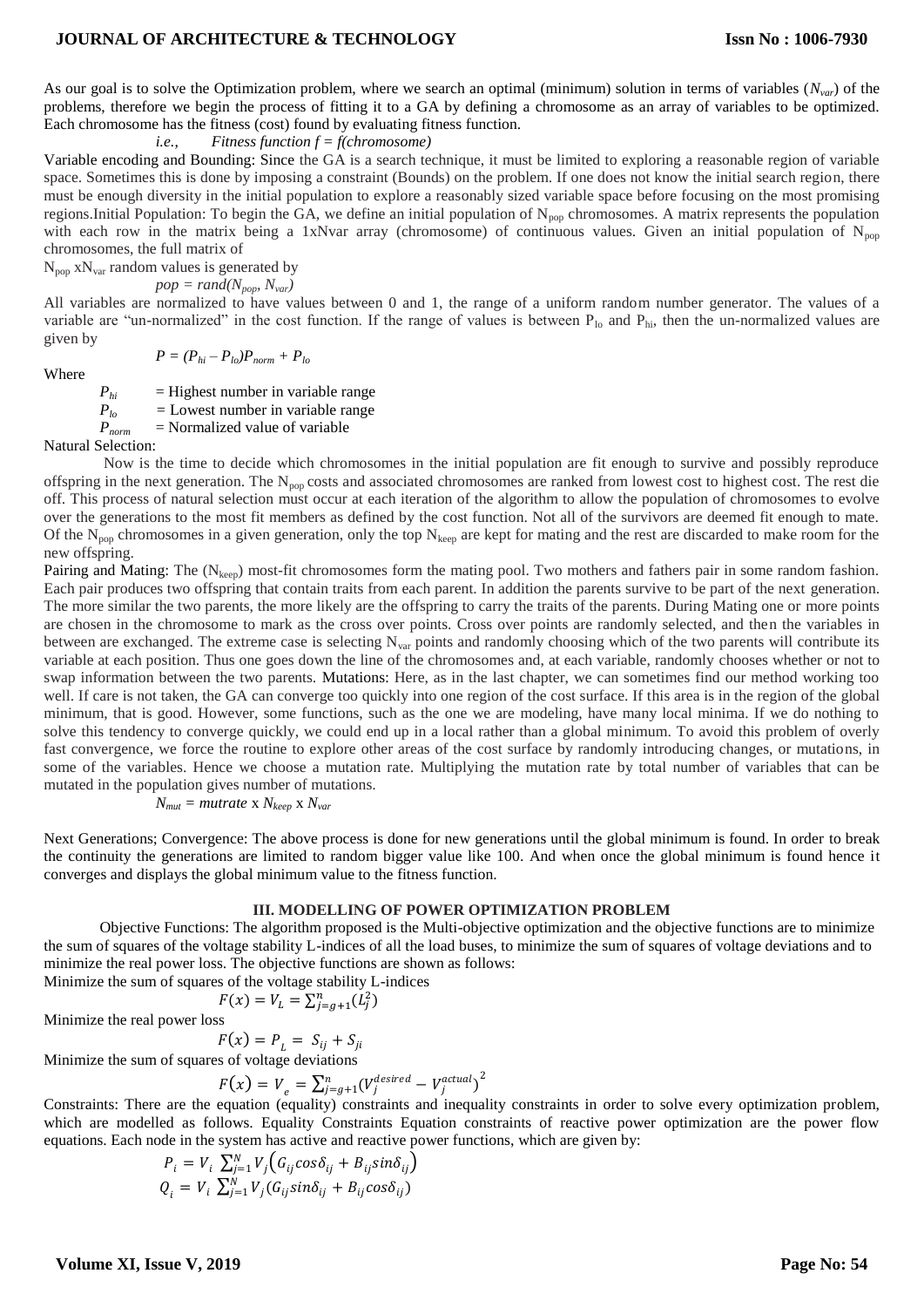In the above equations,

 $V_i$ ,  $V_j$  = voltages at bus i and j;

 $G_{ii}$ ,  $B_{ii}$  = conductance and susceptance of the line ij;

 $\delta_{ij}$  = phase angle difference of voltage from bus i to j.

Inequality constraints In reactive power optimization, generator bus voltage, transformer taps and reactive power compensation capacity are selected as control variables. So, the control variable constraints are given as follows.

Control variable constraints .The control variable constraints give the maximum and minimum limits of the controllers.

 $V_{Gimin} \leq V_{Gi} \leq V_{Gin} \leq V_{Gimax}$ <br>  $T_{imin} \leq T_i \leq T_{imax}$  $T_{\text{imin}}$   $\leq$   $T_i$   $\leq$   $T_{\text{imax}}$ <br>  $Q_{\text{imin}}$   $\leq$   $Q_i$   $\leq$   $Q_{\text{imax}}$  $Q_{\text{imin}} \leq Q_{\text{i}} \leq Q_{\text{imax}}$ 

Where

Ti

 $V_{\text{Gi}}$  = Generator output Voltage

= Transformer tap position

 $Q_i$  = SVC setting positions

V<sub>*Gimin* = Minimum output Voltage of Generator<br>V<sub>*Gimax* = Maximum output Voltage of Generator</sub></sub>

 $=$  Maximum output Voltage of Generator

T*i*min = Minimum tap position of Transformer

T*i*max = Maximum tap position of Transformer

 $Q_{\text{imin}}$  = Minimum output of SVC's

Q*i*max *=* Maximum output of SVC's

Dependent variable constraints: As the voltage of load and value of generator reactive power can be obtained after the power flow calculation, they are treated as state variables generally. The state variable constraints are given by:

$$
\begin{array}{ccc} V_{imin} & \leq & V_i & \leq & V_{imax} \\ Q_{Gimin} & \leq & Q_{Gi} & \leq & Q_{Gimax} \end{array}
$$

Where

 $V_i$  = Bus Voltage

 $Q_{Gi}$  = Reactive power generation<br> $V_{imin}$  = Lower limit of load voltage

= Lower limit of load voltage

V<sub>imax</sub> = Upper limit of load voltage<br>  $Q_{Gimin}$  = Lower limit of generator ou

 $\epsilon$  Lower limit of generator output of Reactive power

Q*Gi*max = Upper limit of generator output of Reactive power

Voltage Stability Analysis L index method is adopted for the calculation of Voltage stability which is described as follows. L-index method Consider a system where,

n=total number of busses, g=generator busses, s= SVC busses,t =number of OLTC transformers.

The L-index obtained from load flow is computed as

$$
L_j = |1 - \sum_{i=1}^g F_{ji} \frac{v_i}{v_j}|
$$

Where

 $j = g + 1$ ... *n* and all the terms within the sigma on the RHS of above equation are complex quantities. The values of  $F_{ii}$  are obtained from the  $Y_{bus}$  matrix as follows

$$
\begin{bmatrix} I_G \\ I_L \end{bmatrix} = \begin{bmatrix} Y_{GG} & Y_{GL} \\ Y_{LG} & Y_{LL} \end{bmatrix} \begin{bmatrix} V_G \\ V_L \end{bmatrix}
$$

Where

 $I_G$  = Current at generator nodes

 $I_L$  = Current at Load nodes

 $V_G$  = Voltage at generator nodes

 $V_L$  = Voltage at Load nodes.

Rearranging above equation we get

$$
\begin{bmatrix} V_L \\ I_G \end{bmatrix} = \begin{bmatrix} Y_{GG} & Y_{GL} \\ Y_{LG} & Y_{LL} \end{bmatrix} \begin{bmatrix} I_L \\ V_G \end{bmatrix}
$$

Where  $F_{LG}$  = -  $[Y_{LL}]$ <sup>-1</sup> $[Y_{LG}]$  are the required values. The L-indices for given load conditions are computed for all load buses. For stability, the bound on the index  $L_i$  must not be violated (maximum limit = 1) for any of the nodes j. Hence, the global indicator L describing the stability of the complete subsystem is given by L=maximum of  $L_i$  for all j (load buses).L-index value away from 1 and close to zero indicates an improved system security. For a given network, as the load/generations increases, the voltage magnitude and angles change, and for near maximum power transfer condition, the voltage stability index L<sub>j</sub> values for load buses tend to be close to 1, indicating that the system is close to voltage collapse. The stability margin is obtained as the distance of L from a unit i.e. (1- L).Reactive Power Output at Generators.From the load flow studies, we can calculate the Q at generators by:

Q =  $-V_i|^*|V_j|^*(G_{ij} \sin \delta_{ij} - B_{ij} \cos \delta_{ij})$ 

Where,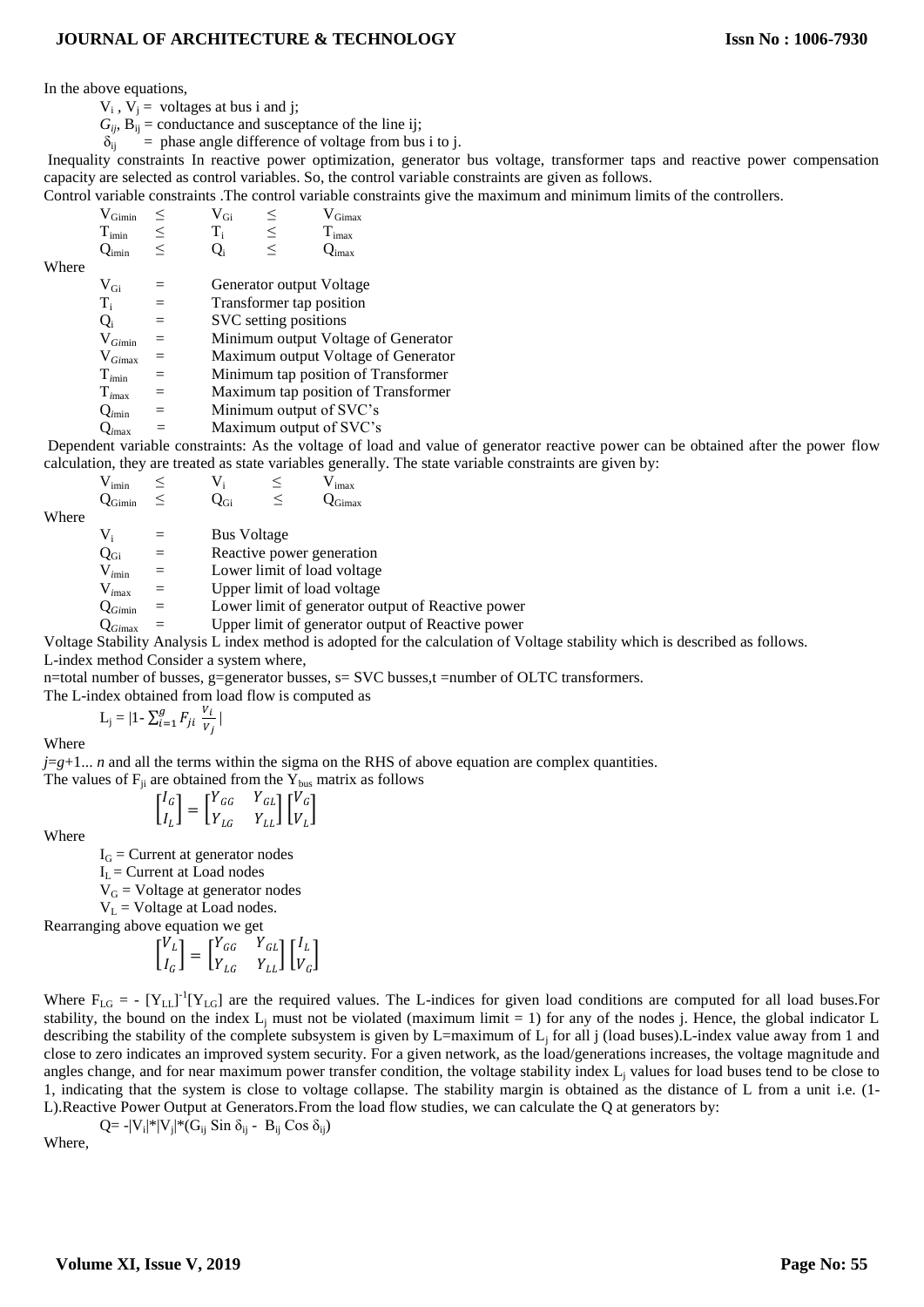$G =$ Conductance,  $B =$ Susceptance

In order to consider the sensitivities regarding the other control parameters like Transformer taps and SVC settings, we also compute the line flow studies and then calculate the Q at generators.According to line flows

 $Q =$  imaginary of (PQlinepq)

Where PQlinepq is the power flow from line p to line q.

## **IV. IEEE 24 BUS SYSTEM ANALYSIS FOR PROPOSED TECHNIQUE**

System Data



#### **Figure 1 IEEE 24 bus EHV system**

Table 1 gives the IEEE-24 bus EHV system data

|  | Table 1: 24-Bus EHV System |  |  |
|--|----------------------------|--|--|
|--|----------------------------|--|--|

| Number of Generators         |      |
|------------------------------|------|
| Number of Transformers       | 11   |
| Number of Transmission lines | 16   |
| Number of Loads              |      |
| Number of Shunt Compensators |      |
| Number of Reactors           | 17   |
| P-load(peak, MW)             | 2620 |
| Q-load(peak, MVAR)           | 980  |

Table 2 gives the IEEE-24 bus system generation

Table 2: Generation data

| <b>Bus</b> | $P_{gen}(MW)$ | $Q_{max}(MVAR)$ | $Q_{min}(MVAR)$ | $V_m(pu)$ | gmax | $^\prime$ gmin | <b>Step Size</b> |
|------------|---------------|-----------------|-----------------|-----------|------|----------------|------------------|
|            | 1820.0        | 950.0           | $-150.0$        | 1.0       | 1.05 | 0.95           | 0.0125           |
|            | 160.0         | 320.0           | $-50.0$         | 1.0       | l.05 | 0.95           | 0.0125           |
|            | 350.0         | 400.0           | $-100.0$        | 1.0       | 0.05 | 0.95           | 0.0125           |
|            | 520.0         | 400.0           | $-90.0$         | 1.0       | .05  | 0.95           | 0.0125           |

Table 3 gives the system load data

| Table 3: Load data |           |             |  |
|--------------------|-----------|-------------|--|
| <b>Bus</b>         | $P_d(MW)$ | $Q_d(MVAR)$ |  |
|                    | 430.0     | 170.0       |  |
| h                  | 280.0     | 90.0        |  |
| −                  | 320.0     | 110.0       |  |
|                    | 180.0     | 70.0        |  |
| Q                  | 120.0     | 40.0        |  |
| 10                 | 60.0      | 20.0        |  |
| 13                 | 450.0     | 180.0       |  |
| 15                 | 780.0     | 300.0       |  |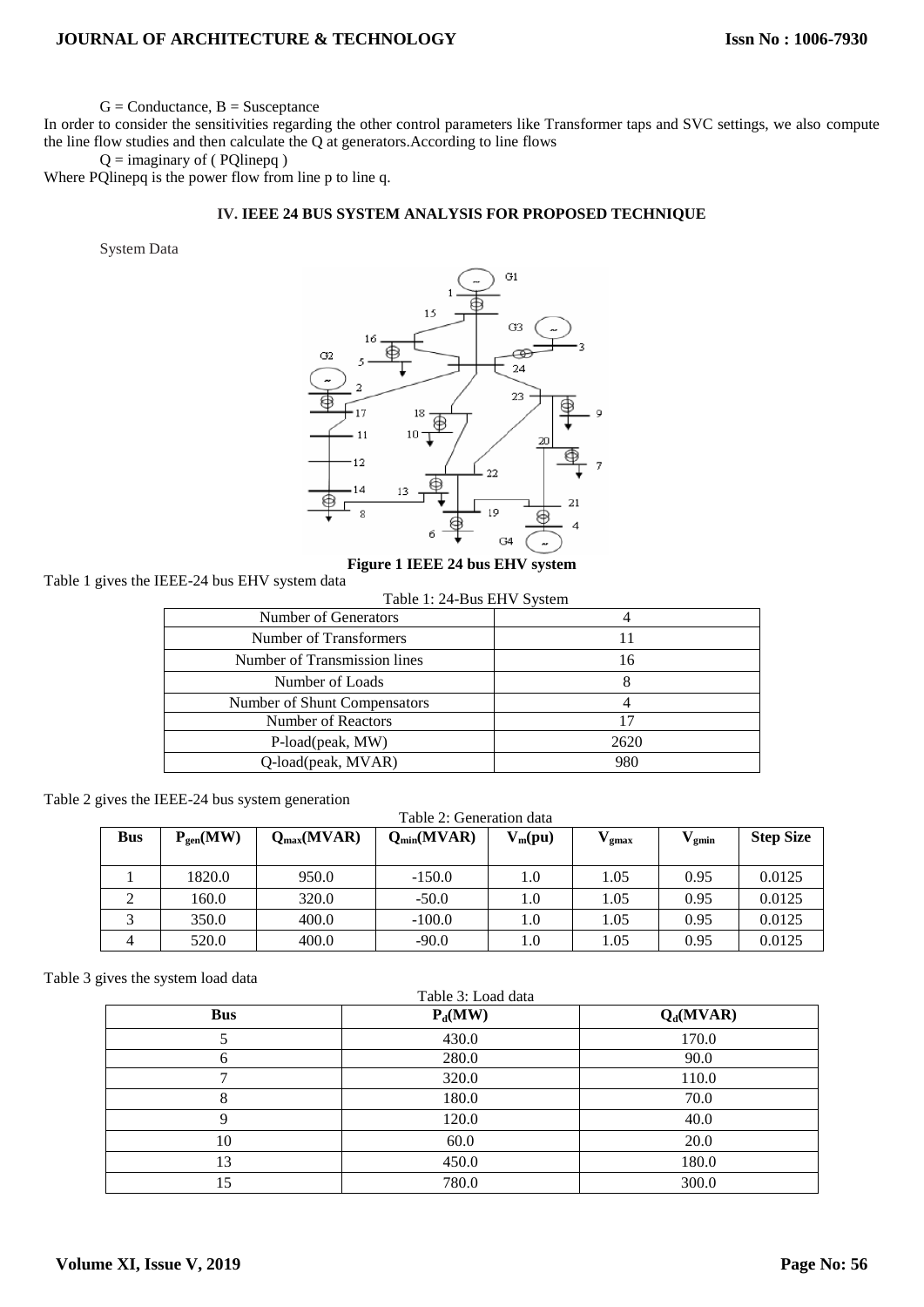Power Flow Analysis: The Newton Raphson method is adopted here to run the power flow analysis.After the Power flow is done for the above given IEEE-24 bus system the system parameters of Voltage error, Voltage stability index and Real power loss are calculated as follows:

Table 4 gives the System parameters calculated through Power flow studies:

Table 4: System parameters

| The Voltage error $(V_e)$                  | .148       |
|--------------------------------------------|------------|
| The Voltage stability index $(\Sigma L^2)$ | 3.14359    |
| The Real Power loss $(P_{loss})$           | 73.63 (MW) |

Optimization of Controller Settings The three controllers taken in the system are

Generator Exciters  $(V_1, V_2, V_3, V_4)$ <br>SVC's  $(O_5, O_6, O_7, O_8)$ SVC's  $(Q_5, Q_6, Q_7, Q_8)$ <br>OLTC Taps  $(T_1(16-5), T_2(16-5))$ 

 $(T_1(16-5), T_2(19-6), T_3(20-7), T_4(14-8), T_5(23-9), T_6(18-10), T_7(22-13))$ 

These controllers are set to some initial settings and then optimization is done using Genetic Algorithm technique. Since Three objective functions are taken in this problem, the Genetic Algorithm optimization in done with respect to each objective function individually. The Initial settings and the optimized settings (w.r.to each objective) are tabled further. Table 5 gives the initial and optimized (w.r.t. each objective) settings of the controllers.

| Table 5: Controller settings |                         |                           |                           |                      |  |
|------------------------------|-------------------------|---------------------------|---------------------------|----------------------|--|
| <b>Controller</b>            | <b>Initial Settings</b> | <b>Optimized settings</b> |                           |                      |  |
|                              |                         | w.r.t $V_{desired}$ Obj   | w.r.t $V_{stability}$ Obj | w.r.t $P_{loss}$ Obj |  |
| $V_1$                        |                         | 0.98632                   | 0.9881                    | 0.98588              |  |
| $V_2$                        |                         | 0.98632                   | 0.9881                    | 0.99005              |  |
| $V_3$                        |                         | 0.98632                   | 0.9881                    | 0.96676              |  |
| $V_4$                        |                         | 0.98632                   | 0.9881                    | 0.96171              |  |
| Q <sub>5</sub>               | $\boldsymbol{0}$        | 11.867                    | 9.5201                    | 8.62508              |  |
| $Q_6$                        | $\boldsymbol{0}$        | 10.973                    | 13.0186                   | 11.0941              |  |
| Q <sub>7</sub>               | $\overline{0}$          | 20.041                    | 18.514                    | 10.377               |  |
| $Q_8$                        | $\boldsymbol{0}$        | 7.5645                    | 8.06                      | 11.0938              |  |
| $T_1(16-5)$                  | $\overline{0}$          | 1.0284                    | 0.93714                   | 0.99925              |  |
| $T_2(19-6)$                  | $\Omega$                | 0.92135                   | 0.92866                   | 1.011                |  |
| $T_3(20-7)$                  | $\Omega$                | 0.96792                   | 0.9726                    | 0.95542              |  |
| $T_4(14-8)$                  | $\Omega$                | 1.0051                    | 0.9392                    | 1.0306               |  |
| $T_5(23-9)$                  | $\Omega$                | 0.9769                    | 1.0262                    | 0.94541              |  |
| $T_6(18-10)$                 | $\theta$                | 1.0116                    | 0.9272                    | 0.95373              |  |
| $T_7(22-13)$                 | $\boldsymbol{0}$        | 0.96087                   | 0.9787                    | 1.0063               |  |

Optimal Power Flow Analysis: The Optimal Power flow analysis for different objectives done is and results are obtained as follows. Objective  $V_{\text{Desired}}$ : After the Power flow is done using the new controller settings optimized with respect to  $V_{\text{desired}}$  objective function, the system parameters of Voltage error, Voltage stability index and Real power loss are calculated as follows

Table 6 gives the System parameters calculated for  $V_{desired}$  objective function.

| Table 6: System parameters for V <sub>desired</sub> objective function |  |  |  |
|------------------------------------------------------------------------|--|--|--|
|------------------------------------------------------------------------|--|--|--|

| The Voltage error( $V_e$ )                 | 0.103     |
|--------------------------------------------|-----------|
| The Voltage stability index $(\Sigma L^2)$ | 2.363     |
| The Real Power loss $(P_{loss})$           | 63.56(MW) |

Objective  $V_{Stability}$ : After the Power flow is done using the new controller settings optimized with respect to  $V_{stability}$  objective function, the system parameters of Voltage error, Voltage stability index and Real power loss are calculated as follows: Table 7 gives the System parameters calculated for  $V_{\text{stability}}$  objective function.

| <b>Table 7:</b> System parameters for $\bf{v}_{stability}$ objective function |           |  |
|-------------------------------------------------------------------------------|-----------|--|
| The Voltage error $(V_e)$                                                     | 0.152     |  |
| The Voltage stability index $(\Sigma L^2)$                                    | 2.3984    |  |
| The Real Power loss $(P_{loss})$                                              | 64.07(MW) |  |

| Table 7: System parameters for $V_{stability}$ objective function |  |  |
|-------------------------------------------------------------------|--|--|
|-------------------------------------------------------------------|--|--|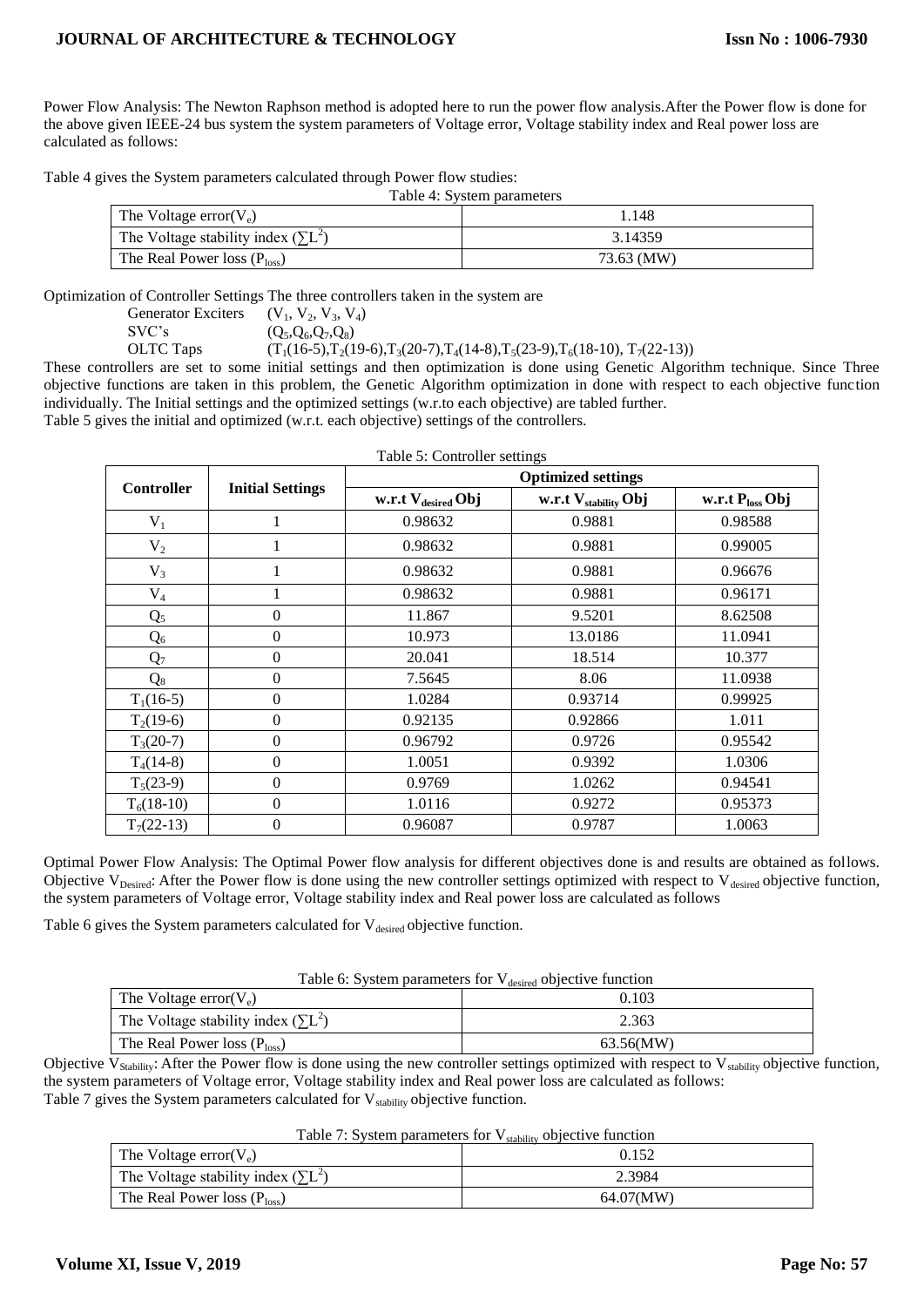Objective  $P_{Loss}$ : After the Power flow is done using the new controller settings optimized with respect to  $P_{loss}$  objective function, the system parameters of Voltage error, Voltage stability index and Real power loss are calculated as follows: Table 8 gives the GA Optimized System parameters calculated for Ploss objective function.

Table 8: GA Optimized System parameters for  $P_{loss}$  objective function

| The Voltage error $(V_e)$                  | 0.193     |
|--------------------------------------------|-----------|
| The Voltage stability index $(\Sigma L^2)$ | 2.5466    |
| The Real Power loss $(P_{loss})$           | 66.13(MW) |

Comparison Of Ga And Lp Techniques: The GA optimized system parameters are compared with the system parameters obtained from LP Optimization Technique .Objective V<sub>Desired</sub>: The system parameters of Voltage error, Voltage stability index and Real power loss calculated after the Power flow is done using the new controller settings optimized by GA with respect to V<sub>desired</sub> objective, are compared with that of the system parameters optimized by LP optimization technique.

Table 9 gives the system parameters calculated for V<sub>desired</sub> objective function by GA and LP Optimization techniques.

Table 9: Comparison of GA and LP optimized System parameters for  $V_{\text{desired}}$  objective function

| <b>System Parameters</b>                   | By GA     | <b>By LP</b> |
|--------------------------------------------|-----------|--------------|
| The Voltage error $(V_e)$                  | 0.103     | 0.125        |
| The Voltage stability index $(\Sigma L^2)$ | 2.363     | 2.4902       |
| The Real Power loss $(Ploss)$              | 63.56(MW) | 65.18(MW)    |

Objective V<sub>Stability</sub>: The system parameters of Voltage error, Voltage stability index and Real power loss calculated after the Power flow is done using the new controller settings optimized by GA with respect to V<sub>stability</sub> objective, and are compared with that of the system parameters optimized by LP optimization technique.

Table 10 gives the System parameters calculated for V<sub>stability</sub> objective function by GA and LP Optimization techniques.

| <b>System Parameters</b>                   | By GA     | 500011103<br>By LP |
|--------------------------------------------|-----------|--------------------|
| The Voltage error $(V_e)$                  | 0.152     | 0.232              |
| The Voltage stability index $(\Sigma L^2)$ | 2.3989    | 2.5088             |
| The Real Power loss $(Ploss)$              | 64.07(MW) | 66.02(MW)          |

Table 10: Comparison of GA and LP optimized System parameters for  $V_{stability}$  objective function

Objective PLoss: The system parameters of Voltage error, Voltage stability index and Real power loss calculated after the Power flow is done using the new controller settings optimized by GA with respect to P<sub>Loss</sub> objective, are compared with that of the system parameters optimized by LP optimization technique.

Table 11 gives the system parameters calculated for P<sub>loss</sub> objective function by GA and LP Optimization techniques.

| <b>System Parameters</b>                   | By GA     | By LP     |
|--------------------------------------------|-----------|-----------|
| The Voltage error $(V_e)$                  | 0.083     | .505      |
| The Voltage stability index $(\Sigma L^2)$ | 2.5466    | 2.7728    |
| The Real Power loss $(P_{loss})$           | 66.13(MW) | 68.61(MW) |

Table 11: Comparison of GA and LP optimized System parameters for  $P_{loss}$  objective function

Voltage Stability Analysis: The voltage stability is mathematically obtained as the minimization of sum of squares of L-indices of all load buses .i.e., Minimization of  $\sum L^2$  value.

These values are already tabulated above for every objective function individually where the GA values are reduced compared to LP values. This explains the Voltage Stability is increased by GA optimization than by the LP optimization.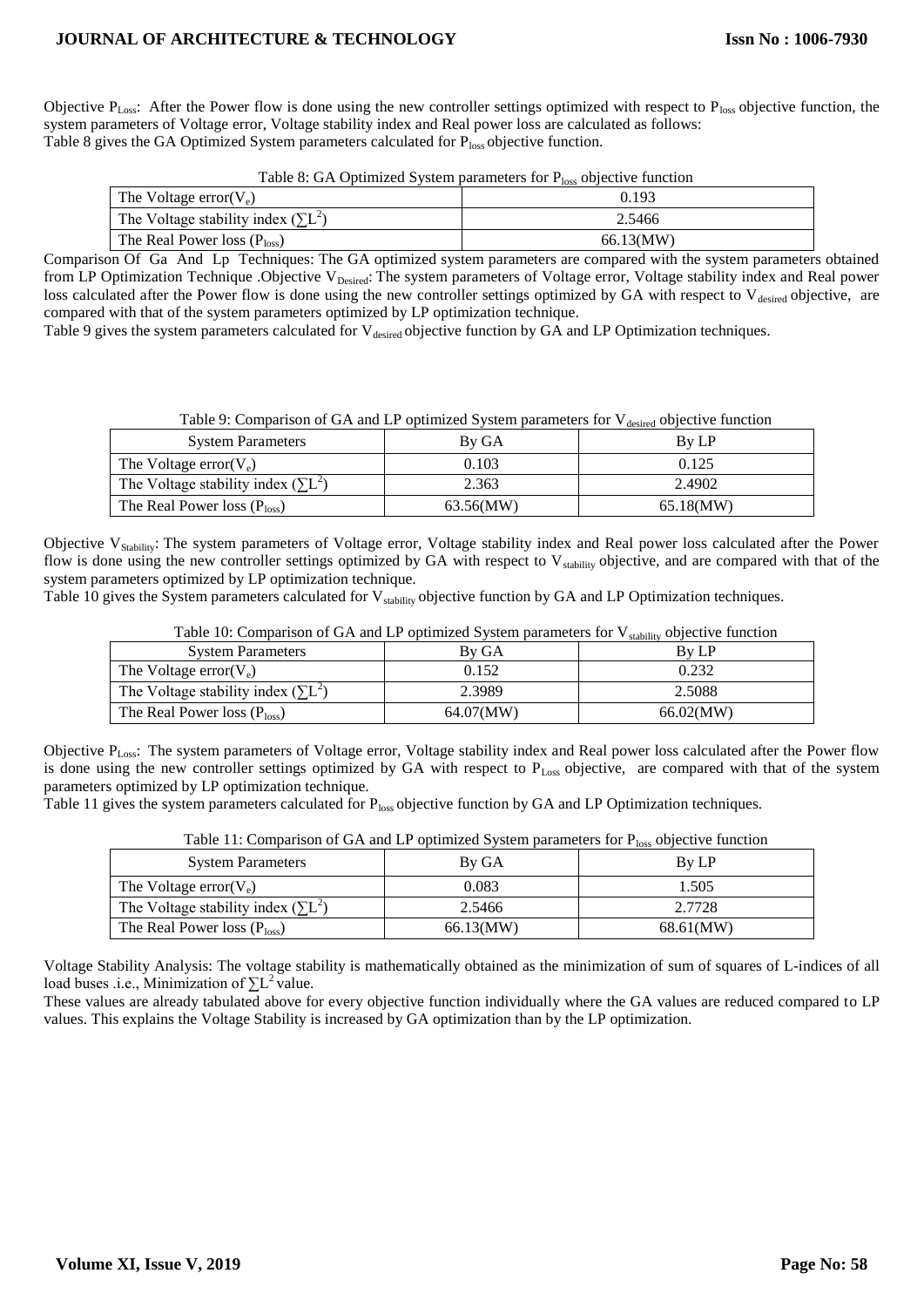



Figure 2 gives the graphical variations in the voltage stability in the system by both GA and LP optimization methods for each objective Analysis of Effect on Generator Reactive Power Output.The computation of effect on generator reactive power output is mathematically modeled in Section 4.5. Let us graphically analyze the generator reactive power output after optimizing with respect to the assumed three objective functions. Objective  $V_{desired}$ .

Table 12 gives the Initial, Optimized (LP and GA) generator reactive power output for objective V<sub>desired</sub>.

Table 12: Reactive power output at generators by different methods for V<sub>desired</sub> objective

|                          | Table 12. Reactive power burput at generators by unferent includes for v desired object |           |           |
|--------------------------|-----------------------------------------------------------------------------------------|-----------|-----------|
| $V_{\text{desired}}$ obj | Initial                                                                                 | LP method | GA method |
| O at G1                  | 5.5455                                                                                  | 5.3497    | 4.3564    |
| O at G <sub>2</sub>      | 1.03                                                                                    | 0.7899    | 0.549     |
| O at G <sub>3</sub>      | 1.7985                                                                                  | 1.1603    | 1.0989    |
| O at G4                  | 3.0926                                                                                  | 2.9001    | 2.1794    |

From the obtained values of the Q output at different generators for objective function  $V_{desired}$ , it is observed that the burden on generators reactive power is reduced. This is helpful when there is more requirement of reactive power during sudden violations of voltages.



**Figure 3: Analysis of Reactive power outputs of generators for Vdesired objective function.**

Figure 3 clearly explains the variations of effect of reactive power output of generators with V<sub>desired</sub> objective function. When Linear Programming technique is considered, the Reactive Power (Q) output at generators is slightly reduced whereas reduction is much better when the Genetic Algorithm Technique is considered.

Objective V<sub>stability</sub>:

.

Table 13 gives the Initial, Optimized (LP and GA) generator reactive power output for objective  $V_{stability}$ .

| $\rm V_{stability}$ obj | Initial | LP method | $\delta$ stability $\sim$ $\sim$ $\sim$ $\sim$<br>GA method |
|-------------------------|---------|-----------|-------------------------------------------------------------|
| Q at G1                 | 5.5455  | 5.3455    | 4.5643                                                      |
| Q at G <sub>2</sub>     | 1.03    | 0.7607    | 0.47                                                        |
| Q at G3                 | 1.7985  | 1.5985    | 1.0021                                                      |
| Q at G4                 | 3.0926  | 2.8926    | 2.2151                                                      |

Table 13: Reactive power output at generators by different methods for  $V_{\text{stability}}$  objective

From the obtained values of the Q output at different generators for objective function  $V_{stability}$ , it is observed that the burden on generators reactive power is reduced. This is helpful when there is more requirement of reactive power during sudden violations of voltages.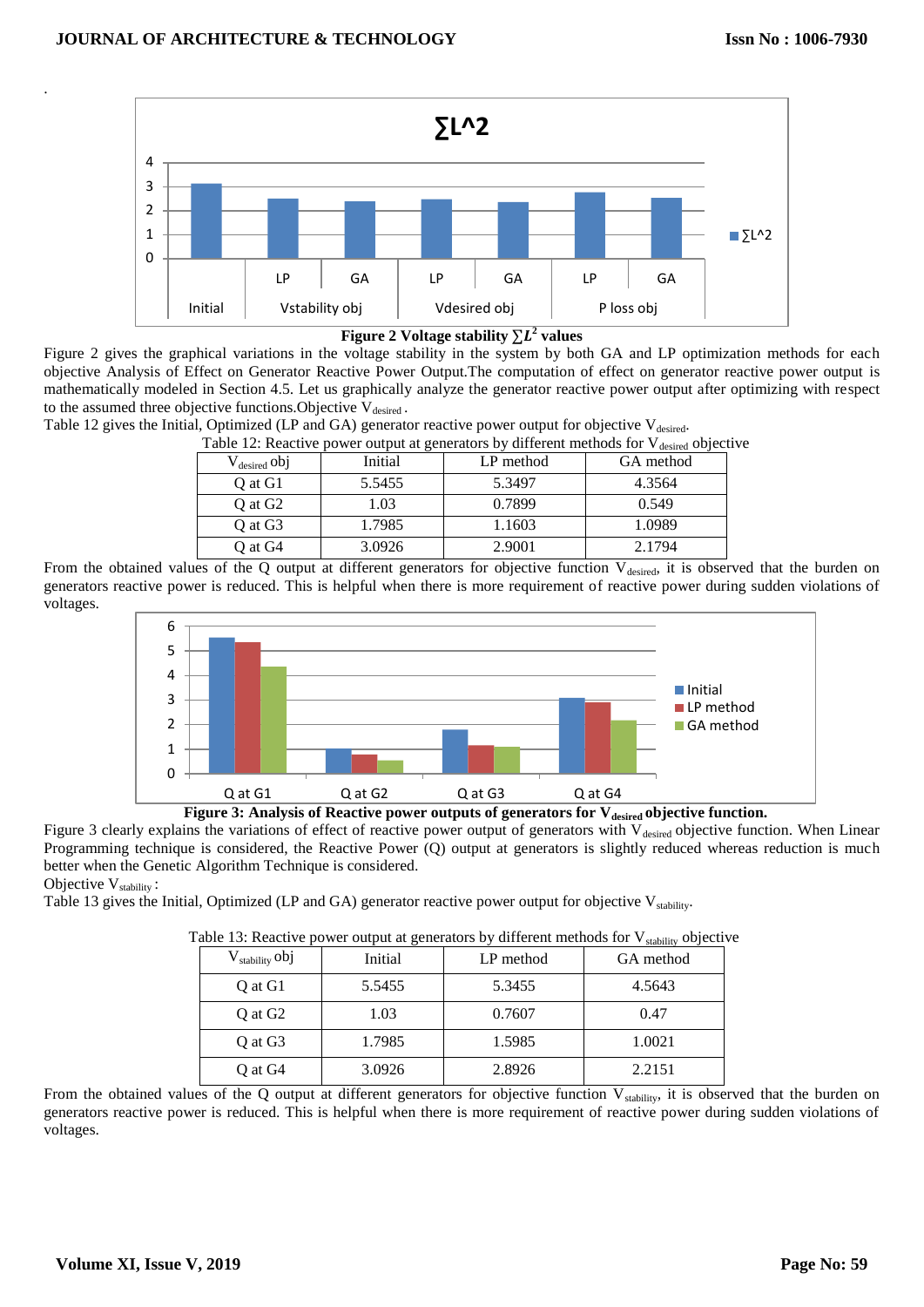

**Figure 4: Analysis of Reactive power outputs of generators for Vstability objective function.**

Figure 4 clearly explains the variations of effect of reactive power output of generators with  $V_{stability}$  objective function. When Linear Programming technique is considered, the Reactive Power (Q) output at generators is slightly reduced whereas reduction is much better when the Genetic Algorithm Technique is considered. Objective P<sub>loss</sub>

Table 14 gives the Initial, Optimized (LP and GA) generator reactive power output for objective  $P_{loss}$ .

| Table 14. Reactive power burput at generators by unicidit includes for 1 loss objective |         |           |           |
|-----------------------------------------------------------------------------------------|---------|-----------|-----------|
| $P_{loss}$ obj                                                                          | Initial | LP method | GA method |
| O at G1                                                                                 | 5.5455  | 5.3645    | 3.8521    |
| Q at G <sub>2</sub>                                                                     | 1.03    | 0.9510    | 0.791     |
| Q at G3                                                                                 | 1.7985  | 1.6791    | 1.2542    |
| Q at G4                                                                                 | 3.0926  | 2.9086    | 2.1335    |

Table  $14$ : Reactive power output at generators by different methods for P. objective

From the obtained values of the Q output at different generators for objective function  $P_{loss}$ , it is observed that the burden on generators reactive power is reduced. This is helpful when there is more requirement of reactive power during sudden violations of voltages.





Figure 5 clearly explains the variations of effect of reactive power output of generators with P<sub>loss</sub> objective function. When Linear Programming technique is considered, the Reactive Power (Q) output at generators is slightly reduced whereas reduction is much better when the Genetic Algorithm Technique is considered.

#### **V.CONCLUSION**

From the obtained results for the proposed technique The controller settings are optimized with the assumed three objective functions.The system parameters are obtained through load flow studies after using the optimal controller settings.The system parameters obtained are of much better values after the optimization is done.The comparison study clearly explains that GA optimization is yielding good results than the conventional LP optimization.The Voltage stability analysis says that the voltage stability margin is increased taking the system in more stable situation.The effect on generator reactive power output required is reduced which indicates the reduction in burden on generators to supply the reactive power.

#### **REFERENCES**

- [1] [S. Mandal](https://ieeexplore.ieee.org/search/searchresult.jsp?searchWithin=%22First%20Name%22:%22S.%22&searchWithin=%22Last%20Name%22:%22Mandal%22&newsearch=true&sortType=newest) , [K. K. Mandal](https://ieeexplore.ieee.org/search/searchresult.jsp?searchWithin=%22First%20Name%22:%22K.%20K.%22&searchWithin=%22Last%20Name%22:%22Mandal%22&newsearch=true&sortType=newest) and [Sajjan Kumar](https://ieeexplore.ieee.org/search/searchresult.jsp?searchWithin=%22First%20Name%22:%22Sajjan%22&searchWithin=%22Last%20Name%22:%22Kumar%22&newsearch=true&sortType=newest) "**A new optimization technique for optimal reactive power scheduling using Jaya**
- **algorithm,"** International Conference on Innovations in Power and Advanced Computing Technologies [i-PACT2017]
- [2] G.R.M. Da Costa, "Modified Newton method for reactive power dispatching", Int. Journal of Electrical Power and Energy Systems, Vol. 24, 2002, pp.815- 819.
- [3] J.Z.Zhu and X.F.Xiong, "Optimal reactive power control using modified interior point method", Electric Power Systems Research conference, Vol.66, 2003, pp.187-192.
- [4] T.V.Menezes, L.C.P. da Silva, C.M. Affonso and V.F. da Costa, "MVAR management on the pre-dispatch problem for improving voltage stability margin", IEEE Proceedings on Generation, Transmission and Distribution, Vol.151, No.6, November 2004, pp.665-672.
- [5] M.A.Abido and J.M.Bakhashwain, "Optimal VAR dispatch using a multi objective evolutionary algorithm", Int. Journal of Electrical Power and Energy Systems, Vol. 27, 2005, pp.13-20.

[6] Yong-jun Zhang and Zhen Ren, "Optimal reactive power dispatch considering costs of adjusting the control devices", IEEE Transactions on Power Systems,

**Volume XI, Issue V, 2019**